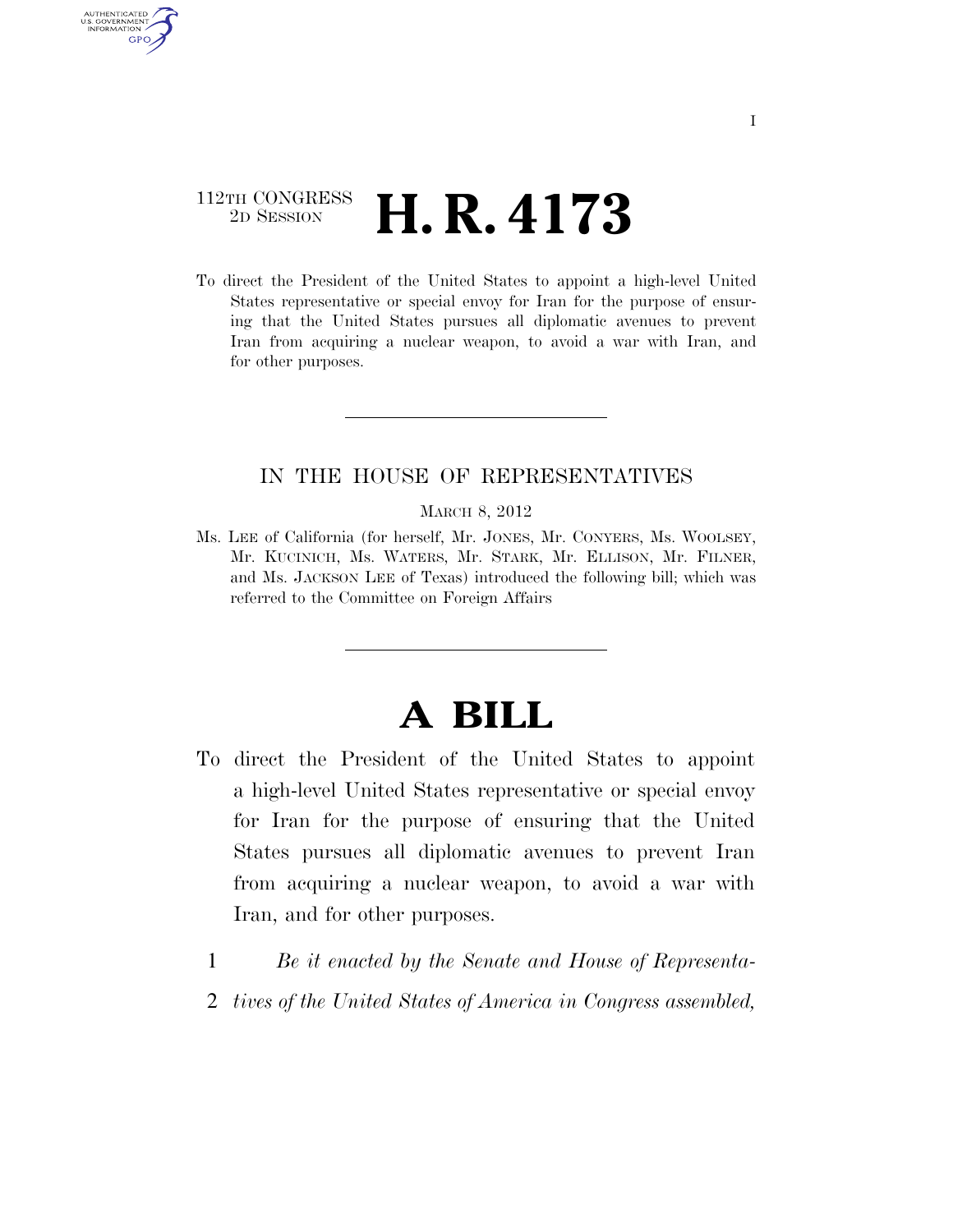#### **SECTION 1. SHORT TITLE.**

 This Act may be cited as the ''Prevent Iran from Ac- quiring Nuclear Weapons and Stop War Through Diplo-macy Act''.

## **SEC. 2. FINDINGS.**

Congress finds the following:

 (1) In his Nobel Peace Prize acceptance speech on December 10, 2009, President Obama said, ''I know that engagement with repressive regimes lacks the satisfying purity of indignation. But I also know that sanctions without outreach—and condemnation without discussion—can carry forward a crippling status quo. No repressive regime can move down a new path unless it has the choice of an open door.''

 (2) In his address to the American Israel Public Affairs Committee on March 4, 2012, President Obama said, ''I have said that when it comes to pre- venting Iran from obtaining a nuclear weapon, I will take no options off the table, and I mean what I say. That includes all elements of American power. A po-21 litical effort aimed at isolating Iran; a diplomatic ef- fort to sustain our coalition and ensure that the Ira- nian program is monitored; an economic effort to impose crippling sanctions; and, yes, a military ef-fort to be prepared for any contingency.''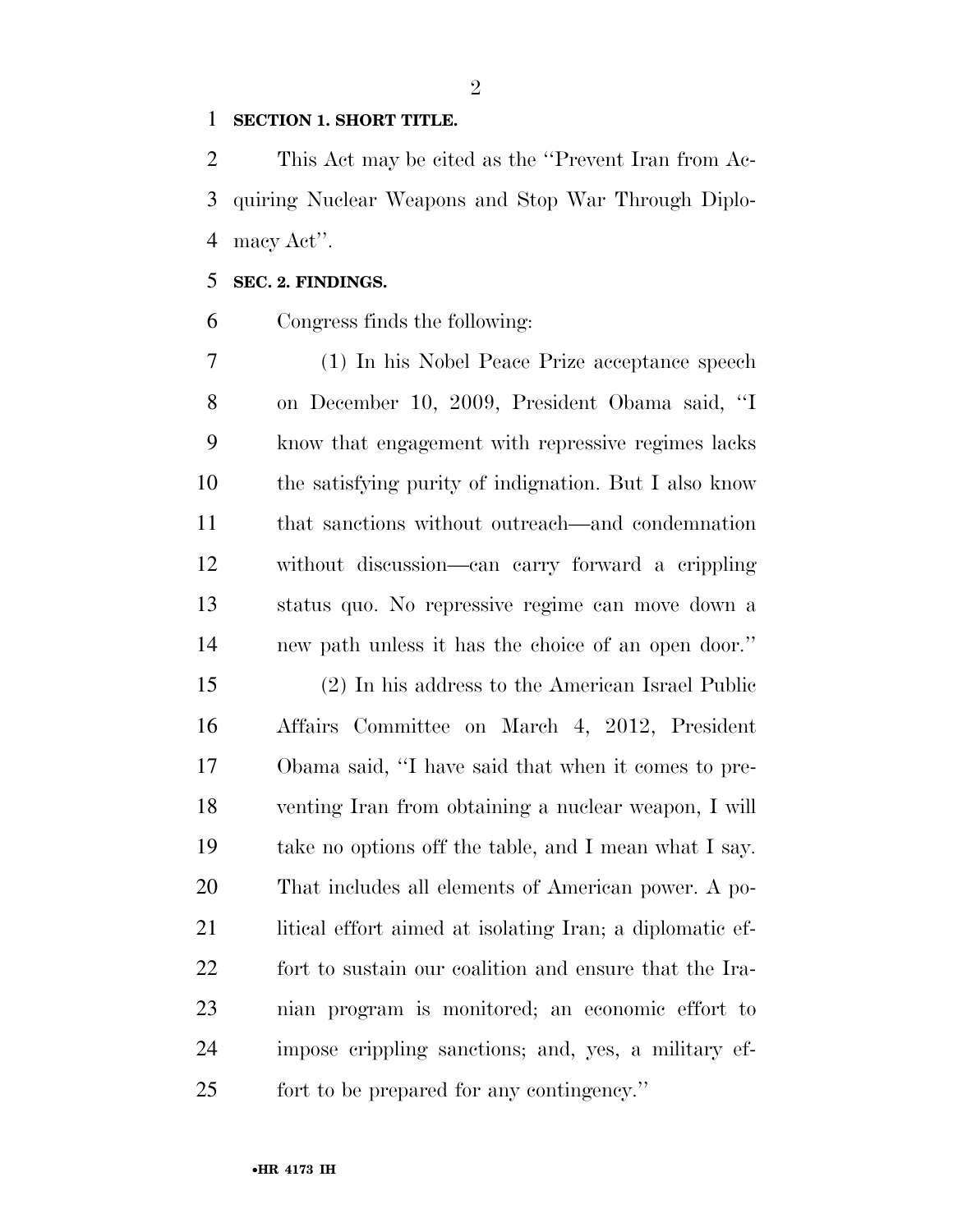(3) While the Obama Administration has re-2 jected failed policies of the past by engaging in nego- tiations with Iran without preconditions, only four of such meetings have occurred.

 (4) Official representatives of the United States and official representatives of Iran have held only two direct, bilateral meetings in over 30 years, both of which occurred in October 2009, one on the side- lines of the United Nations Security Council negotia- tions in Geneva, and one on the sidelines of negotia- tions brokered by the United Nations International Atomic Energy Agency (referred to in this Act as the ''IAEA'') in Vienna.

 (5) All of the outstanding issues between the United States and Iran cannot be resolved instanta- neously. Resolving such issues will require a robust, sustained effort.

 (6) Under the Department of State's current ''no contact'' policy, officers and employees of the Department of State are not permitted to make any direct contact with official representatives of the Government of Iran without express prior authoriza-23 tion from the Secretary of State.

 (7) On September 20, 2011, then-Chairman of the Joint Chiefs of Staff Admiral Mike Mullen,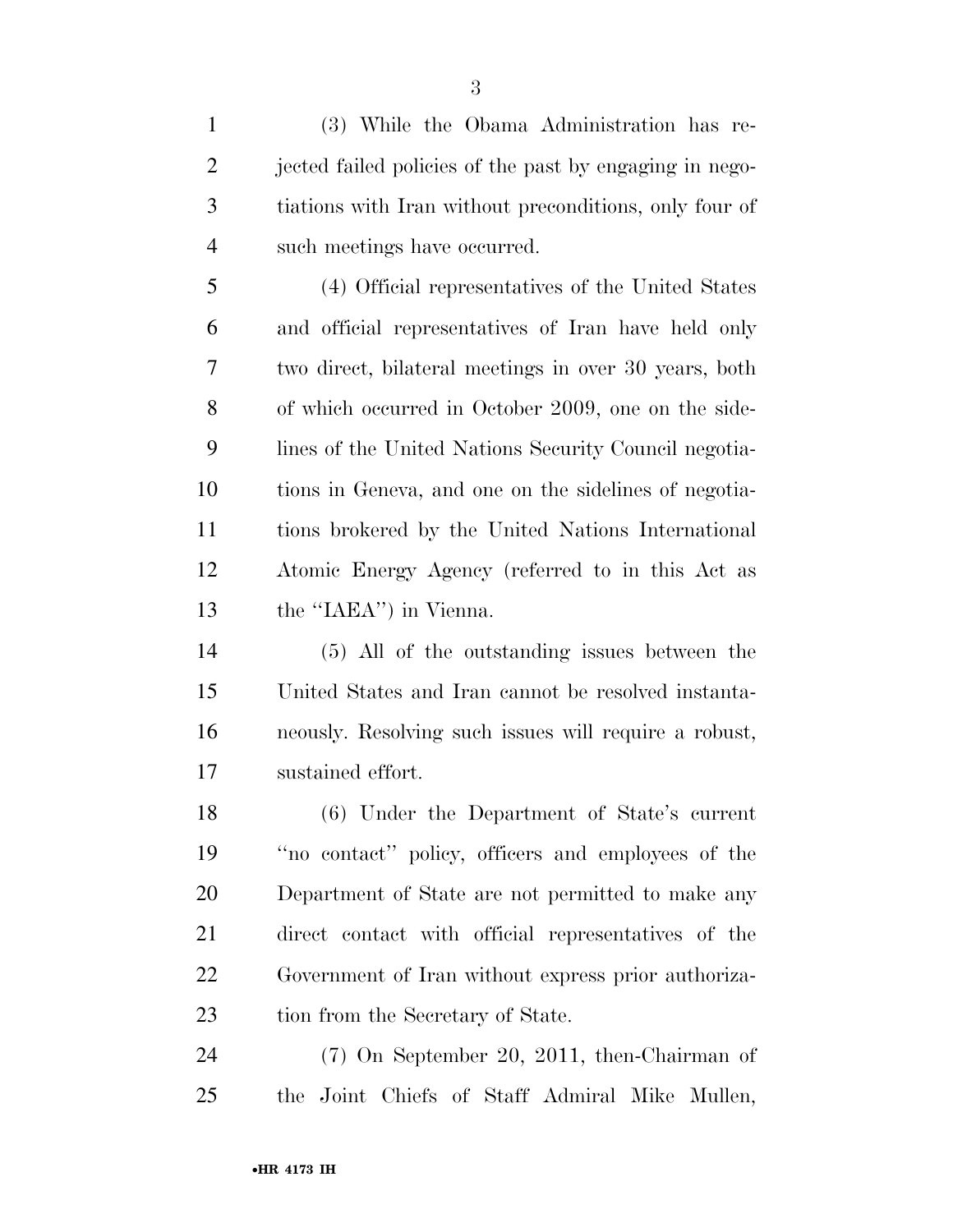| $\mathbf{1}$   | called for establishing direct communications with   |
|----------------|------------------------------------------------------|
| $\overline{2}$ | Iran, stating, "I'm talking about any channel that's |
| 3              | open. We've not had a direct link of communication   |
| $\overline{4}$ | with Iran since 1979. And I think that has planted   |
| 5              | many seeds for miscalculation. When you miscalcu-    |
| 6              | late, you can escalate and misunderstand."           |
| 7              | $(8)$ On November 8, 2011, the IAEA issued a         |
| 8              | report about Iran's nuclear program and expressed    |
| 9              | concerns about Iran's past and ongoing nuclear ac-   |
| 10             | tivities.                                            |
| 11             | $(9)$ On December 2, 2011, Secretary of Defense      |
| 12             | Leon Panetta warned that an attack on Iran would     |
| 13             | result in "an escalation that would take place that  |
| 14             | would not only involve many lives, but I think it    |
| 15             | could consume the Middle East in a confrontation     |
| 16             | and a conflict that we would regret."                |
| 17             | SEC. 3. STATEMENT OF POLICY.                         |
| 18             | It should be the policy of the United States—        |
| 19             | (1) to prevent Iran from pursuing or acquiring       |
| 20             | a nuclear weapon and to resolve the concerns of the  |
| 21             | United States and of the international community     |
| 22             | about Iran's nuclear program and Iran's human        |
| 23             | rights obligations under international and Iranian   |
| 24             | law;                                                 |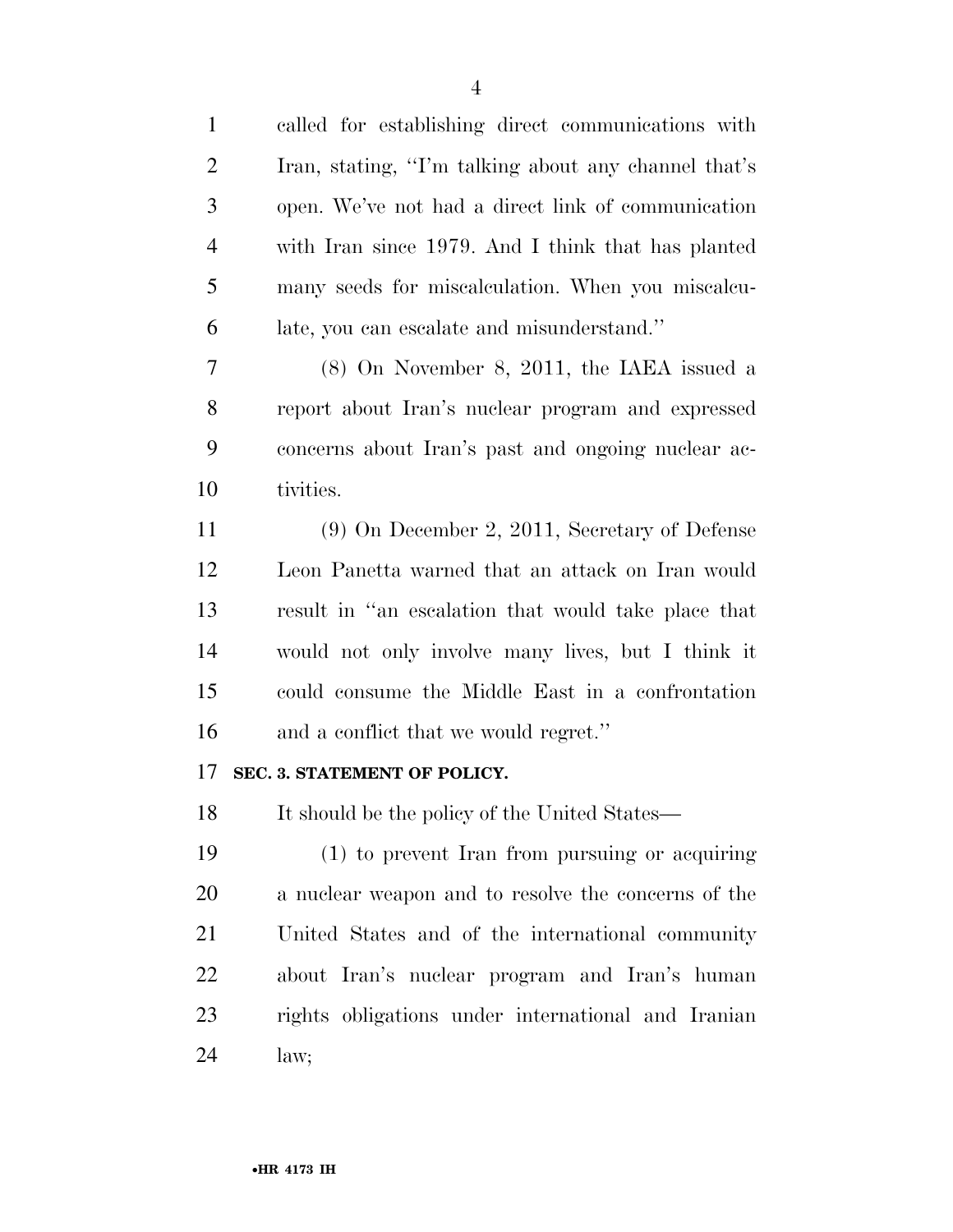(2) to ensure inspection of cargo to or from Iran, as well as the seizure and disposal of prohib- ited items, as authorized by United Nations Security Council Resolution 1929 (June 9, 2010);

 (3) to pursue sustained, direct, bilateral nego- tiations with the Government of Iran without pre- conditions in order to reduce tensions, prevent war, prevent nuclear proliferation, support human rights, and seek resolutions to issues that concern the United States and the international community;

 (4) to utilize all diplomatic tools, including di- rect talks, targeted sanctions, Track II diplomacy, creating a special envoy described in section 4, and enlisting the support of all interested parties, for the purpose of establishing an agreement with Iran to put in place a program that includes international safeguards, guarantees, and robust transparency measures that provide for full IAEA oversight of Iran's nuclear program, including rigorous, ongoing inspections, in order to verify that Iran's nuclear program is exclusively for peaceful purposes and that Iran is not engaged in nuclear weapons work; (5) to pursue opportunities to build mutual trust and to foster sustained negotiations in good faith with Iran, including pursuing a fuel swap deal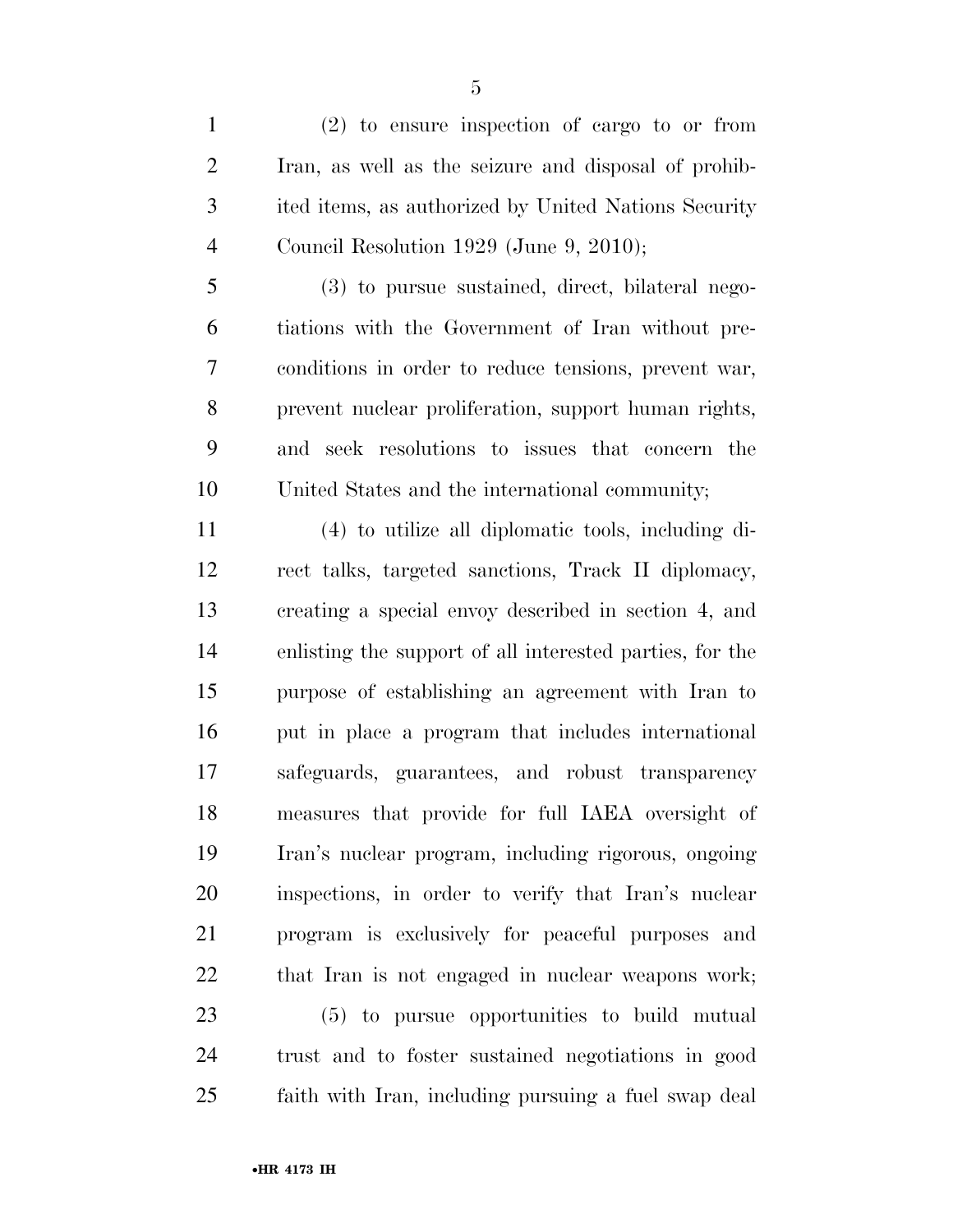to remove quantities of low enriched uranium from Iran and to refuel the Tehran Research Reactor, similar to the structure of the deal that the IAEA, the United States, China, Russia, France, the United Kingdom, and Germany first proposed in Oc-tober 2009;

 (6) to explore areas of mutual benefit to both Iran and the United States, such as regional secu- rity, the long-term stabilization of Iraq and Afghani- stan, the establishment of a framework for peaceful nuclear energy production, other peaceful energy modernization programs, and counter-narcotics ef-forts; and

 (7) that no funds appropriated or otherwise made available to any executive agency of the Gov- ernment of the United States may be used to carry out any military operation or activity against Iran unless the President determines that a military oper- ation or activity is warranted and seeks express prior authorization by Congress, as required under article I, section 8, clause 2 of the United States Constitution, which grants Congress the sole author-23 ity to declare war, except that this requirement shall not apply to a military operation or activity—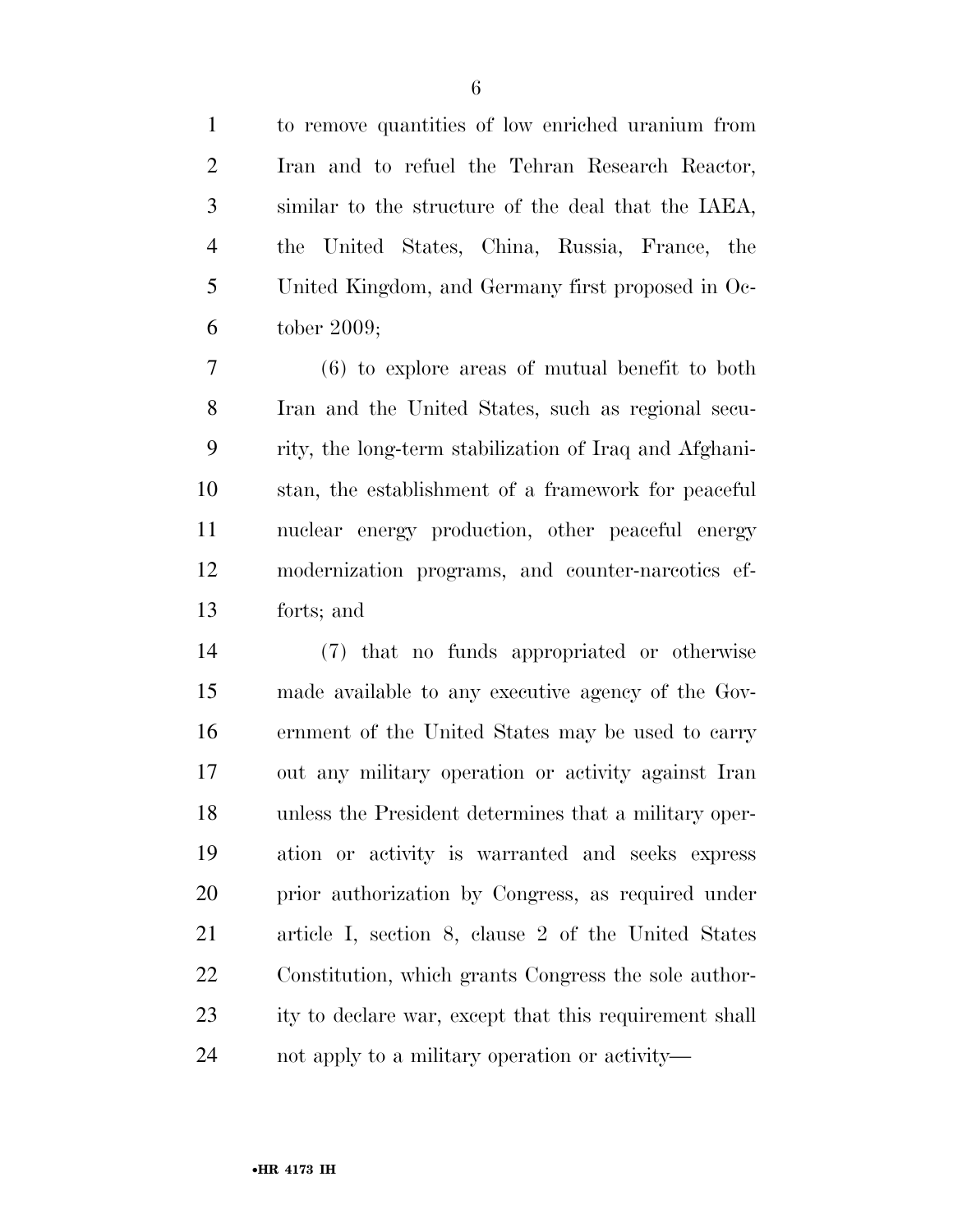| $\mathbf{1}$   | (A) to directly repel an offensive military                |
|----------------|------------------------------------------------------------|
| $\overline{2}$ | action launched from within the territory of               |
| 3              | Iran against the United States or any ally with            |
| $\overline{4}$ | whom the United States has a mutual defense                |
| 5              | assistance agreement;                                      |
| 6              | (B) in hot pursuit of forces that engage in                |
| 7              | an offensive military action outside the territory         |
| 8              | of Iran against United States forces or an ally            |
| 9              | with whom the United States has a mutual de-               |
| 10             | fense assistance agreement and then enter into             |
| 11             | the territory of Iran; or                                  |
| 12             | (C) to directly thwart an imminent offen-                  |
| 13             | sive military action to be launched from within            |
| 14             | the territory of Iran against United States                |
| 15             | forces or an ally with whom the United States              |
| 16             | has a mutual defense assistance agreement.                 |
| 17             | SEC. 4. APPOINTMENT OF HIGH-LEVEL U.S. REPRESENTA-         |
| 18             | TIVE OR SPECIAL ENVOY.                                     |
| 19             | (a) APPOINTMENT.—At the earliest possible date, the        |
| 20             | President, in consultation with the Secretary of State,    |
| 21             | shall appoint a high-level United States representative or |
| 22             | special envoy for Iran.                                    |
| 23             | (b) CRITERIA FOR APPOINTMENT.—The President                |
| 24             | shall appoint an individual under subsection (a) on the    |
| 25             | basis of the individual's knowledge and understanding of   |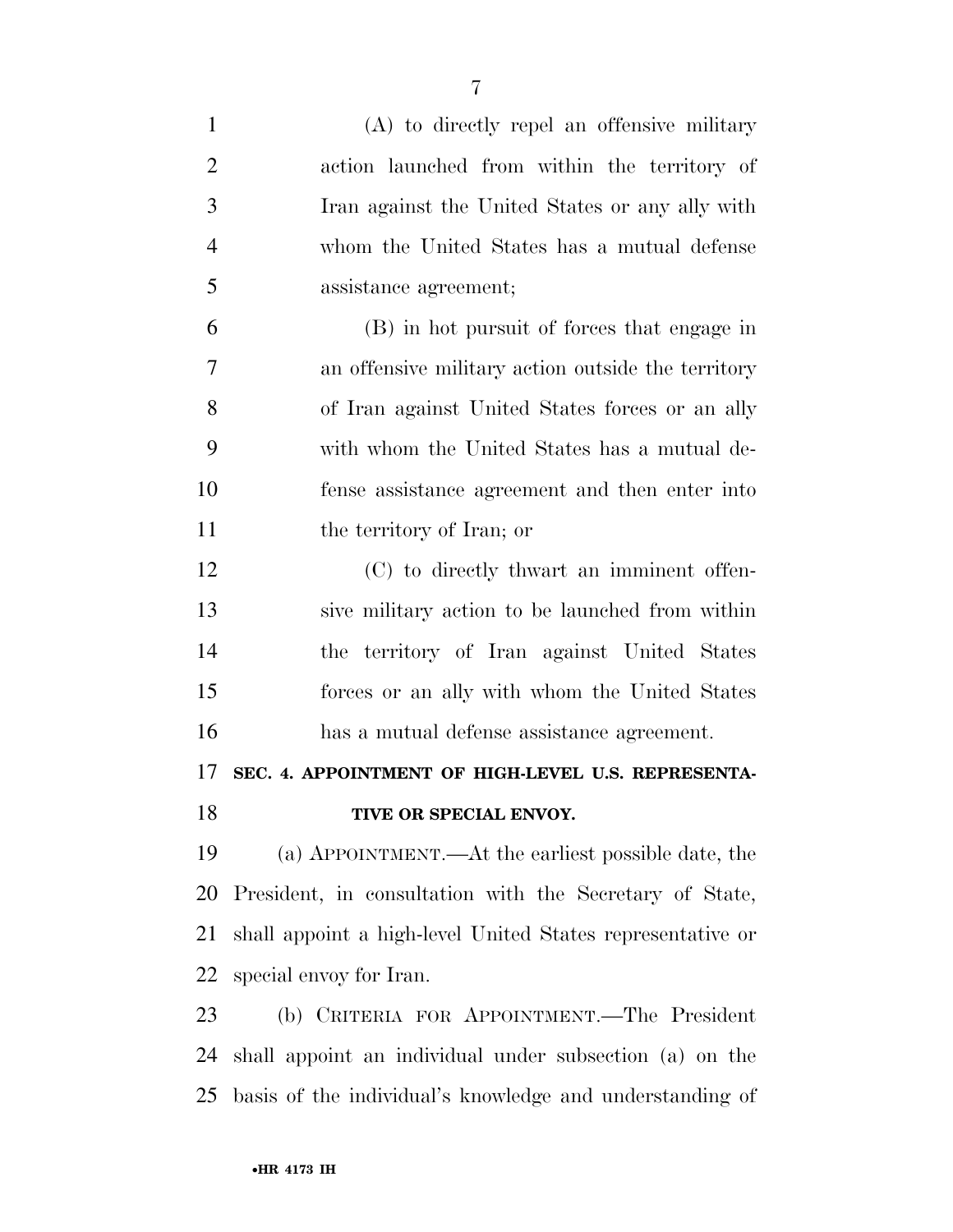the issues regarding Iran's nuclear program, experience in conducting international negotiations, and ability to conduct negotiations under subsection (c) with the respect and trust of the parties involved in the negotiations.

 (c) DUTIES.—The high-level United States represent-ative or special envoy for Iran shall—

 (1) seek to facilitate direct, unconditional, bilat- eral negotiations with Iran for the purpose of easing tensions and normalizing relations between the United States and Iran;

 (2) lead the diplomatic efforts of the Govern-ment of the United States with regard to Iran;

 (3) consult with other countries and inter- national organizations, including countries in the re- gion, where appropriate and when necessary to achieve the purpose set forth in paragraph (1);

 (4) act as liaison with United States and inter- national intelligence agencies where appropriate and when necessary to achieve the purpose set for in paragraph (1); and

 (5) ensure that the bilateral negotiations under paragraph (1) complement the ongoing international negotiations with Iran.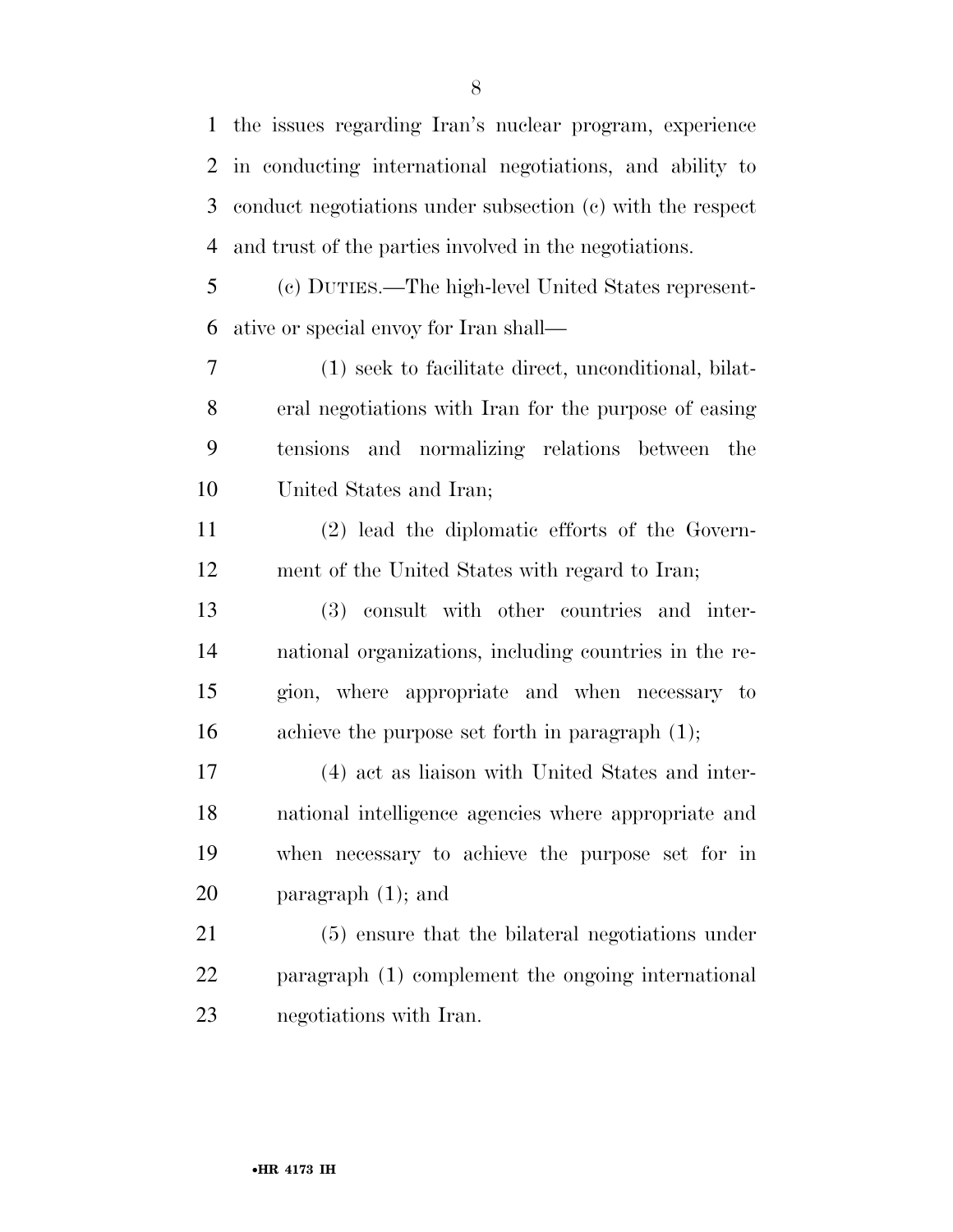**SEC. 5. DUTIES OF THE SECRETARY OF STATE.** 

 (a) ELIMINATION OF ''NO CONTACT'' POLICY.—Not later than 30 days after the date of enactment of this Act, the Secretary of State shall rescind the ''no contact'' pol- icy that prevents officers and employees of the Depart- ment of State from making any direct contact with official representatives of the Government of Iran without express prior authorization from the Secretary of State.

 (b) OFFICE OF HIGH-LEVEL U.S. REPRESENTATIVE OR SPECIAL ENVOY.—Not later than 30 days after the appointment of a high-level United States representative or special envoy under section 4(a), the Secretary of State shall establish an office in the Department of State for the purpose of supporting the work of the representative or special envoy.

#### **SEC. 6. REPORTING TO CONGRESS.**

 (a) REPORTS.—Not later than 60 days after the high-level United States representative or special envoy for Iran is appointed under section 4, and every 180 days thereafter, the United States representative or special envoy shall report to the committees set forth in sub- section (b) on the steps that have been taken to facilitate direct, bilateral diplomacy with the government of Iran 24 under section  $4(c)$ . Each such report may, when necessary or appropriate, be submitted in classified and unclassified form.